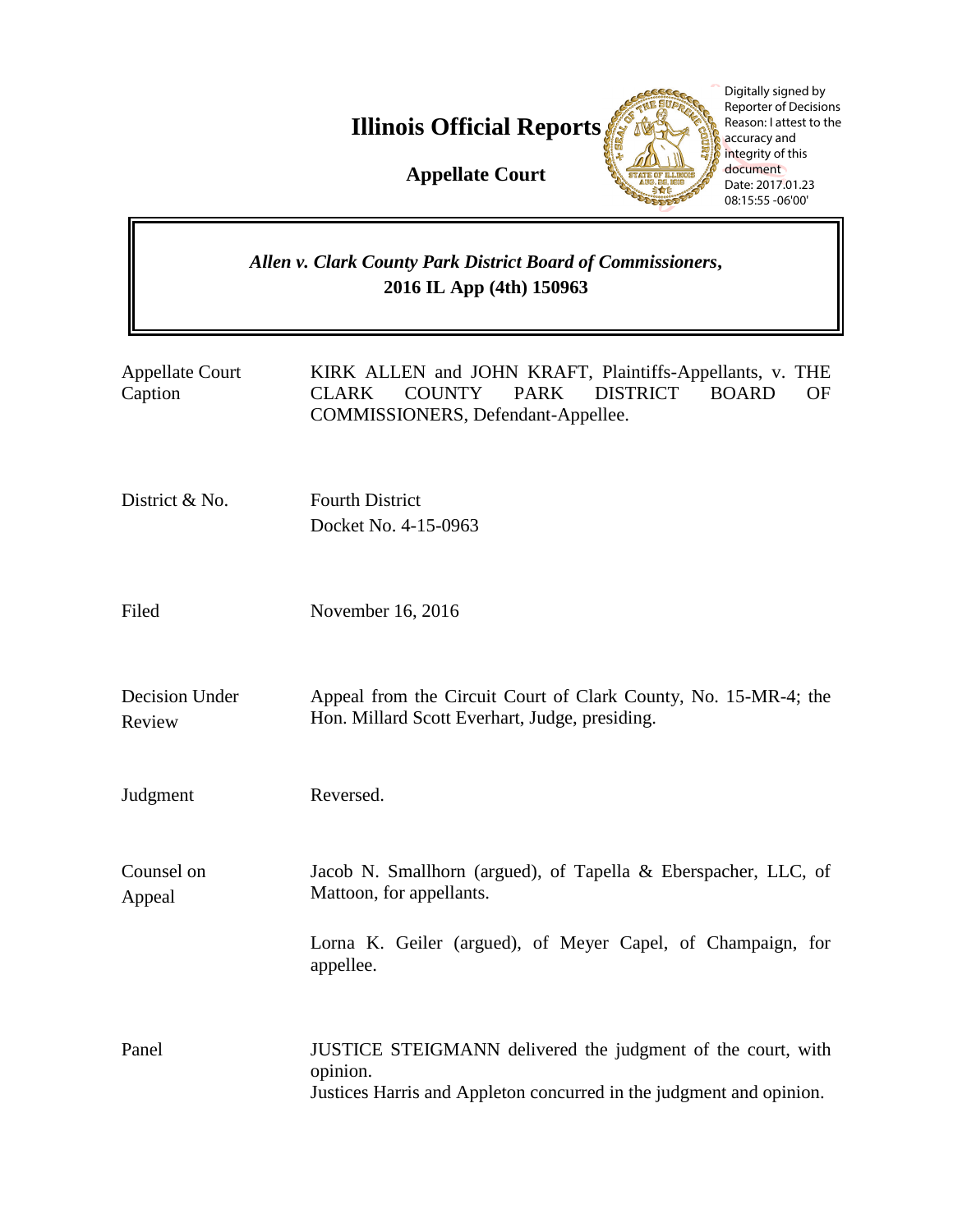#### **OPINION**

- ¶ 1 In February 2015, defendant, the Clark County Park District Board of Commissioners (Board), conducted a regularly scheduled meeting, during which it took action on two items listed on its agenda: "X. Board Approval of Lease Rates" and "XI. Board Approval of Revised Covenants." The Board voted to approve both items.
- ¶ 2 The next day, plaintiffs, Kirk Allen and John Kraft, filed a complaint, alleging that the Board failed to comply with the Open Meetings Act (Act) (5 ILCS 120/1 to 7.5 (West 2014)) because, among other things, the Board provided an insufficient explanation—referred to as a "public recital" in the Act—of items X and XI before voting to approve them. The trial court granted the Board's motion to dismiss the complaint. Plaintiffs appeal. We reverse.

#### ¶ 3 I. BACKGROUND

- ¶ 4 On the evening of February 17, 2015, the Board conducted a regularly scheduled meeting. Prior to that meeting, the Board posted a meeting agenda both at its principal office and on its website. The agenda included two items relevant to this appeal: "X. Board Approval of Lease Rates" and "XI. Board Approval of Revised Covenants." The agenda included no further explanation of those two items.
- ¶ 5 At the meeting, the following discussion occurred concerning items X and XI, according to the facts alleged in plaintiffs' second amended complaint. Board Vice President Ron Stone said, "[A]pproval of \*\*\* of the lease rates \*\*\* entertain a motion." Board Commissioner Larry Yargus then moved for the Board to approve the "rates that came from appraisal." The Board voted to approve the rates. Stone then said, "[O]k, uh board approval for the revised covenants." Yargus moved for the Board to "accept the revised covenants." The Board voted to accept the covenants.

¶ 6 After the votes, Stone said, "[O]ne comment, folks, as soon as this gets recorded at the courthouse, then these'll be viewing [*sic*] for public record, now that they have been approved. Hopefully get recorded tomorrow." A member of the public then asked the Board to describe what it had just voted on. Stone responded, "They gotta [*sic*] get recorded at the courthouse first. I'm sorry." Yargus said, "[I]t's just a formality."

¶ 7 The following day, plaintiffs *pro se* filed a complaint for injunctive and declaratory relief against the Board, claiming that the Board violated the Act. Plaintiffs alleged that the posted agenda insufficiently set forth the subject matter of items X and XI and that the Board failed to explain the nature of items X and XI before voting on them.

¶ 8 In March 2015, the Board filed a motion to dismiss under section 2-615 of the Code of Civil Procedure (735 ILCS 5/2-615 (West 2014)), along with a motion seeking sanctions under Illinois Supreme Court Rule 137 (eff. July 1, 2013). The Board claimed that plaintiffs were members of a group called Edgar County Watchdogs and operated a website called Illinois Leaks. The Board further claimed that plaintiffs were frequent litigants against public bodies and that their suit in this case was frivolous and intended to harass the Board because plaintiffs disagreed with the Board's plan to develop a subdivision in Mill Creek Park.

¶ 9 In July 2015, an attorney entered an appearance to represent plaintiffs. Later that month, plaintiffs filed a four-count second amended complaint, which is the subject of this appeal. The complaint alleged that the Board violated (1) section 2.02(c) of the Act (5 ILCS 120/2.02(c)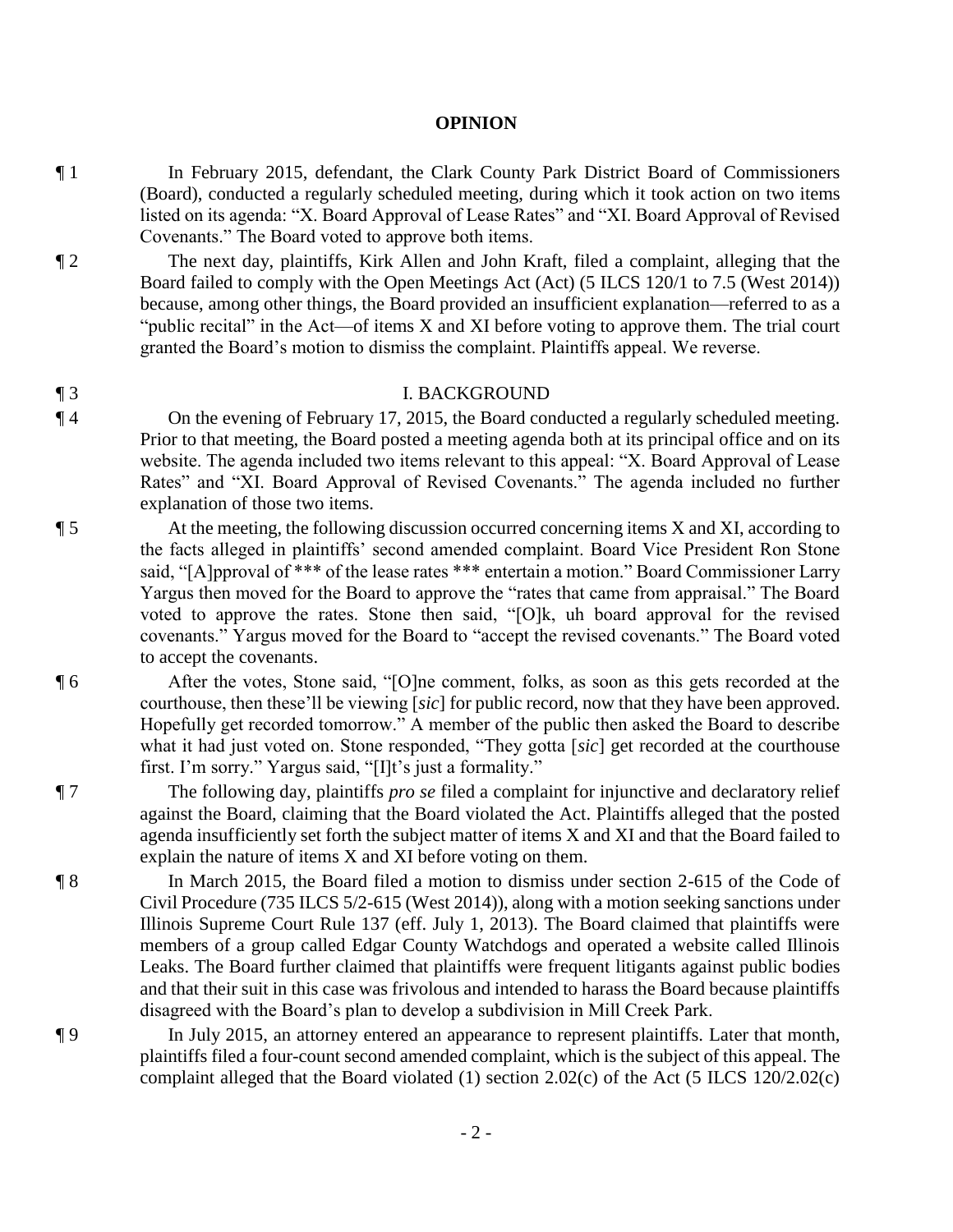(West 2014)) because the agenda failed to sufficiently notify the public about the subject matter of items X and XI (count I); (2) section  $2(c)$  of the Act (5 ILCS 120/2(c) (West 2014)) by discussing items X and XI during a closed executive session meeting (count II); (3) section 2(e) of the Act (5 ILCS 120/2(e) (West 2014)) by failing to give a sufficient public recital of items X and XI before taking action on those items (count III); and (4) the Board's own written policy by discussing items X and XI during a closed executive session meeting (count IV).

- ¶ 10 Count III of the second amended complaint requested the following relief: (1) an injunction prohibiting the Board from committing future violations of section  $2(e)$  of the Act;  $(2)$  an order declaring as void the final actions taken by the Board at the February 2015 meeting; and (3) an order awarding plaintiffs costs and attorney fees.
- ¶ 11 In August 2015, the Board filed a section 2-615 motion to dismiss plaintiffs' second amended complaint along with another motion for Rule 137 sanctions. After hearings in September and November 2015, the trial court granted the Board's motion to dismiss plaintiffs' second amended complaint but denied the Board's motions for sanctions.
- ¶ 12 Plaintiffs appeal the trial court's dismissal of count III of their second amended complaint. (The Board does not appeal the denial of its motion for sanctions.)
- ¶ 13 II. ANALYSIS
- ¶ 14 Plaintiffs argue that the trial court erred by granting defendant's section 2-615 motion to dismiss count III of plaintiffs' second amended complaint. Count III alleged that the Board violated section 2(e) of the Act by failing to make a sufficient public recital of items X and XI prior to voting on those items.

### ¶ 15 A. Section 2-615 of the Code of Civil Procedure

¶ 16 A section 2-615 motion to dismiss (735 ILCS 5/2-615 (West 2014)) challenges the legal sufficiency of a complaint based on defects apparent on its face. *Reynolds v. Jimmy John's Enterprises, LLC*, 2013 IL App (4th) 120139, ¶ 37, 988 N.E.2d 984. The critical question is whether the allegations in the complaint, construed in the light most favorable to the plaintiff, are sufficient to state a cause of action upon which relief may be granted. *Id.* In considering a section 2-615 motion to dismiss, the court shall consider "[a]ll facts apparent from the face of the complaint, including any attached exhibits." *Hadley v. Doe*, 2015 IL 118000, ¶ 29, 34 N.E.3d 549. A dismissal under section 2-615 is reviewed *de novo*. *Id.* 

# ¶ 17 B. Statutory Interpretation

¶ 18 This appeal requires us to interpret section 2(e) of the Act (5 ILCS 120/2(e) (West 2014)). Our primary objective when interpreting statutes is to "ascertain and give effect to the true intent of the legislature." *People v. McFadden*, 2016 IL 117424, ¶ 26. The plain language of the statute is the most reliable indicator of legislative intent. *Id.* The Act explicitly states that the general intent of the Act is "to ensure that the actions of public bodies be taken openly and that their deliberations be conducted openly." 5 ILCS 120/1 (West 2014). We therefore interpret the language of the Act with those stated purposes in mind.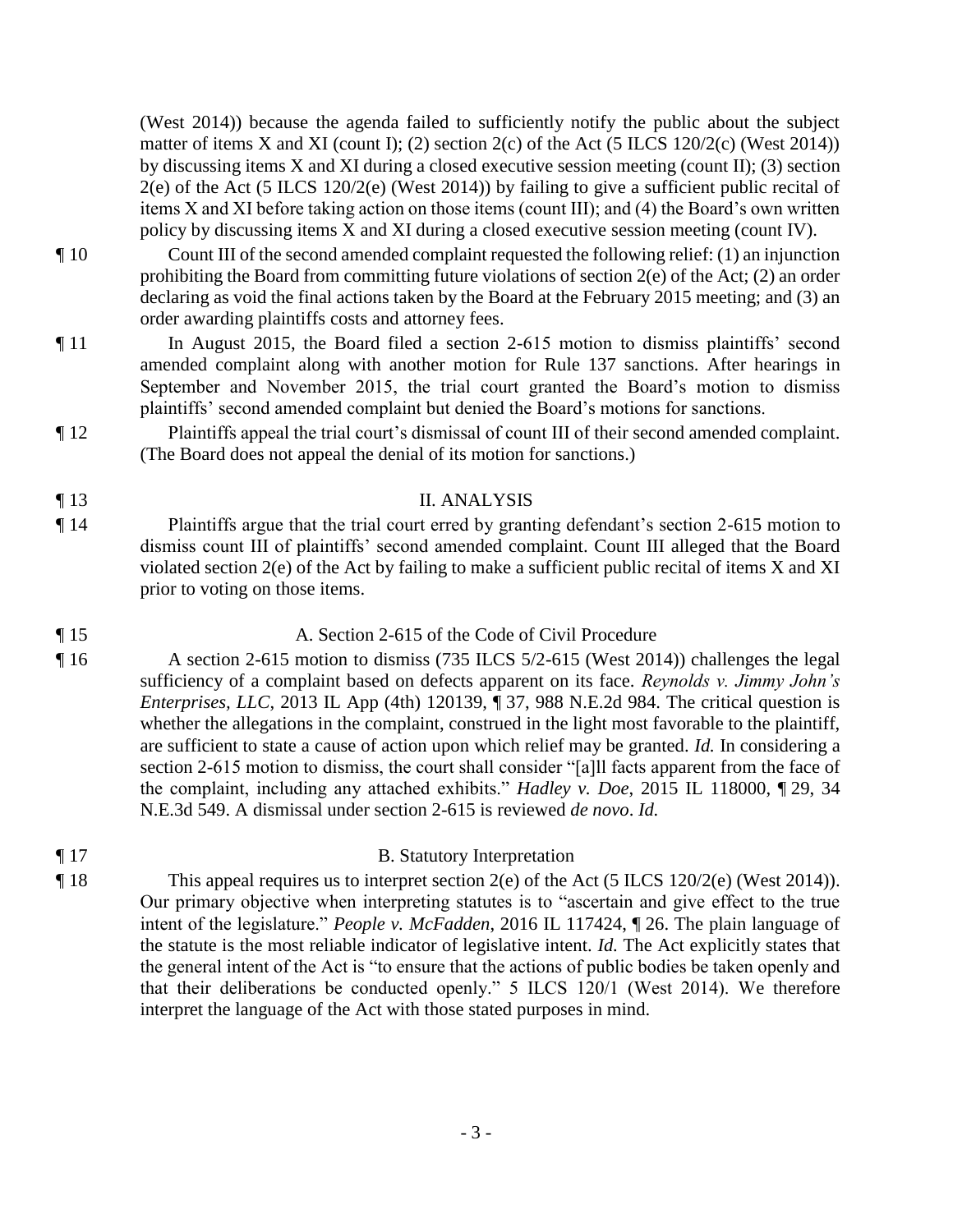- ¶ 19 C. Section 2(e) of the Open Meetings Act
- ¶ 20 Section 2 of the Act (5 ILCS 120/2 (West 2014)) is entitled "Open Meetings." It provides that "[a]ll meetings of public bodies shall be open to the public," subject to enumerated exceptions. *Id.* The section concludes with subsection (e) (5 ILCS 120/2(e) (West 2014)), which provides, in full, the following:

"Final action. No final action may be taken at a closed meeting. Final action shall be preceded by a public recital of the nature of the matter being considered and other information that will inform the public of the business being conducted."

#### ¶ 21 D. Case Law Addressing Section 2(e)

¶ 22 The only Illinois case that we have found interpreting the public-recital requirement of section 2(e) is *Board of Education of Springfield School District No. 186 v. Attorney General*, 2015 IL App (4th) 140941, ¶¶ 40-42, 44 N.E.3d 1245. In that case, this court addressed whether the Board of Education of Springfield complied with the public-recital requirement of section 2(e) before it approved an agreement terminating the employment of its superintendent, Dr. Walter Milton, Jr. Prior to conducting an open meeting, the Board posted an agenda on its website that included an item entitled, " 'Approval of a Resolution regarding the \*\*\* Agreement \*\*\* Between Superintendent \*\*\* Milton \*\*\* and the Board.' " *Id.* ¶ 7. A hyperlink directly underneath that item linked to a digital copy of the agreement. *Id.* ¶ 39. At the meeting, the Board's president introduced the item by stating as follows:

> " 'I have item 9.1, approval of a resolution regarding the \*\*\* Agreement. The Board president recommends that the Board \*\*\* vote to approve the \*\*\* Agreement between \*\*\* Milton \*\*\* and the Board." *Id.* ¶ 7.

After that introduction, the Board voted to approve the agreement. *Id.*

¶ 23 On appeal, we rejected the argument that the Board violated section 2(e) by failing to give a sufficient public recital prior to approving the agreement. *Id.* ¶¶ 40-42. We held that "section 2(e) of the Act requires that the public entity advise the public about the general nature of the final action to be taken and does not \*\*\* require that the public body provide a detailed explanation about the significance or impact of the proposed final action." *Id.* ¶ 42.

¶ 24 The only other case we have found addressing the public-recital requirement of section 2(e) is an unpublished federal district court opinion cited by the parties, *Roller v. Board of Education of Glen Ellyn School District No. 41*, No. 05 c 3638, 2006 WL 200886 (N.D. Ill. Jan. 18, 2006). In that case, the plaintiff was a fourth-year probationary teacher who argued that the school board violated the public-recital requirement of section 2(e) when, during a board meeting, it decided not to renew the teaching contracts of a group of teachers, including plaintiff, without specifically naming her. *Id.* at \*4. The agenda posted prior to the meeting stated that the board would be considering "Recommendations for Employment and Dismissal." *Id.* The minutes of the meeting stated that one board member moved, and another seconded, "to accept the recommendation to release fourth year full-time probationary teachers at the end of the 2004-2005 school year as presented on the attached." *Id.* Attached to the minutes was a resolution specifically naming plaintiff and authorizing her dismissal. *Id.*

¶ 25 The *Roller* court rejected the plaintiff's public-recital argument. *Id.* The court noted that it had found no case discussing how specific a public recital must be to comply with section 2(e). *Id.* In lieu of case law, the court focused on the statutory language stating that the board was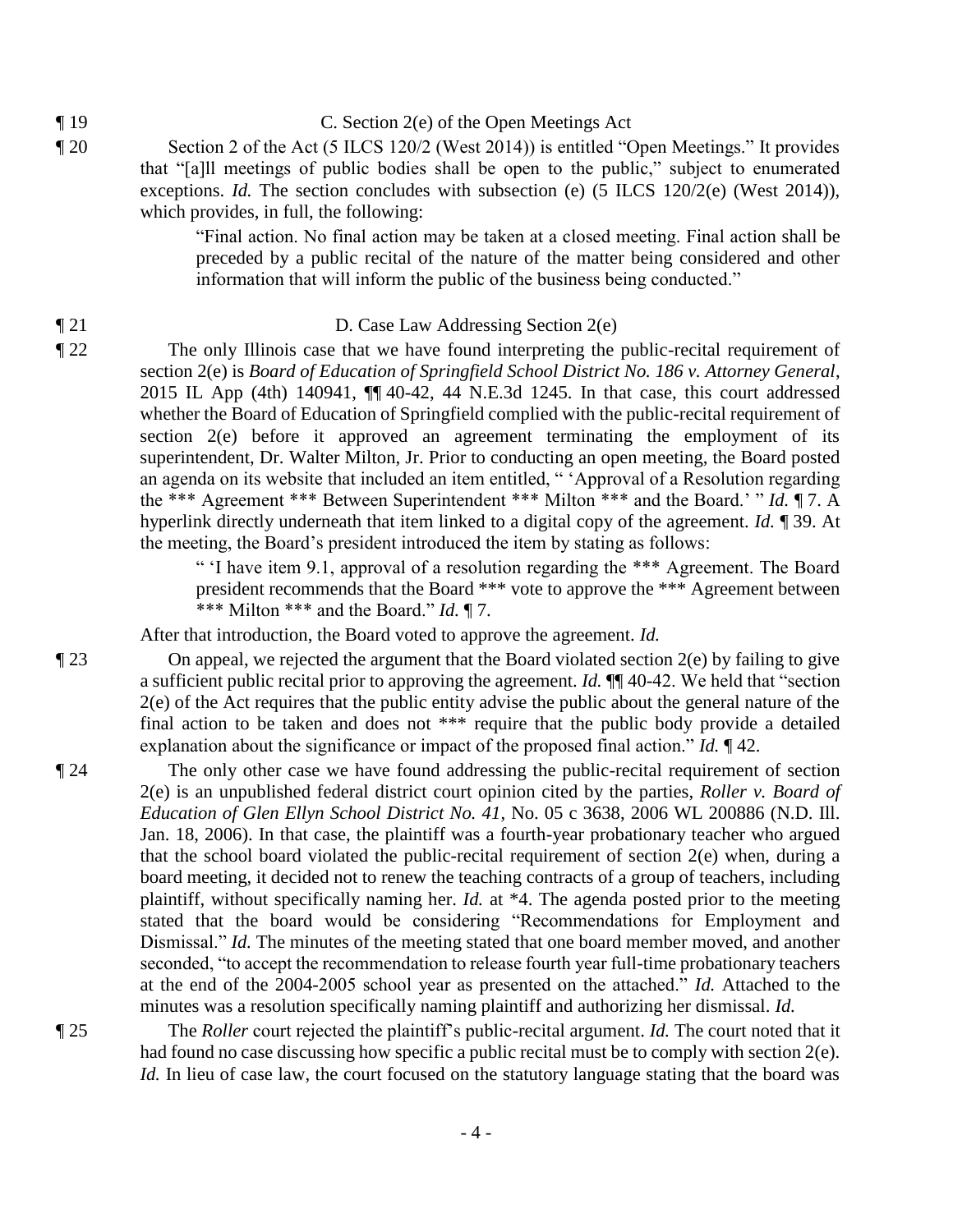required to recite " 'the nature of the matter being considered' " and " 'inform the public of the business being conducted.' " *Id.* (quoting 5 ILCS 120/2(e) (West 2014)). The court concluded that the agenda, along with the recital of the motion described in the minutes, was sufficient to satisfy section 2(e). *Id.* 

### ¶ 26 E. This Case

¶ 27 In this case, there is no question that the Board's votes to approve the lease rates and the covenants were both final actions. Accordingly, section 2(e) of the Act required that those actions be preceded by a "public recital" of "the nature of the matter being considered and other information that will inform the public of the business being conducted." 5 ILCS 102/2(e) (West 2014). We therefore must determine whether the facts alleged in plaintiffs' second amended complaint, construed in the light most favorable to plaintiffs, were sufficient to state a violation of the Act upon which relief may be granted. We conclude that plaintiffs' allegations were sufficient.

¶ 28 In accordance with the decisions in *Springfield* and *Roller*, we decide the present case based on the plain language of the statute. Section 2(e) of the Act provides only the most general description of what a public recital must entail. The section provides that the public recital must describe "the nature of the matter being considered" and include such information that will inform the public of the "business being conducted." *Id*. The Act provides no explanation about how specifically the public body must describe the "nature of the matter."

¶ 29 Although we are unsure precisely what standard of specificity is required of a public recital, we can say with confidence that the Board's actions in this case were insufficient. In reaching our decision, we have found helpful an opinion issued by the Illinois Attorney General (AG). "While Attorney General opinions are not binding on the courts, a well-reasoned opinion of the Attorney General is entitled to considerable weight, especially in a matter of first impression in Illinois." *Burris v. White*, 232 Ill. 2d 1, 8, 901 N.E.2d 895, 899 (2009). In Public Access Opinion No. 14-001 (2014 Ill. Att'y Gen. Pub. Access Op. No. 14-001), the AG, in construing the public-recital provision of section 2(e), concluded that the public recital must include "the key terms of [the] proposed public contract or agreement." *Id.* at 7. We agree that the "key-terms" rule is helpful when evaluating whether a public recital was sufficient.

¶ 30 In this case, the Board members introduced item X as an "approval of \*\*\* lease rates" "that came from appraisal." Item XI was introduced as "approval for the revised covenants." We hold that those introductions were insufficient to inform the public of the "nature of the matter" and the "business being conducted." The public recital did not provide the public any of the key terms of the lease agreement or covenants. The public was uninformed of what was being leased. Was it canoes? Was it camping equipment? Was it real property being developed into a housing subdivision? Who knows? Nor did the recital indicate who was leasing the property or for how long or how the Park District was going to be compensated. In *Springfield*, we held that the public-recital requirement "does not \*\*\* require that the public body provide a detailed explanation about the significance or impact of the proposed final action." *Springfield*, 2015 IL App (4th) 140941, ¶ 42, 44 N.E.3d 1245. We stand by that holding. However, *Springfield* does not stand for the proposition that the public body may provide no details at all. The overarching concern is whether the recital sufficiently informed the public of the nature of the matter being considered. Here, the Board's recital failed to so inform.